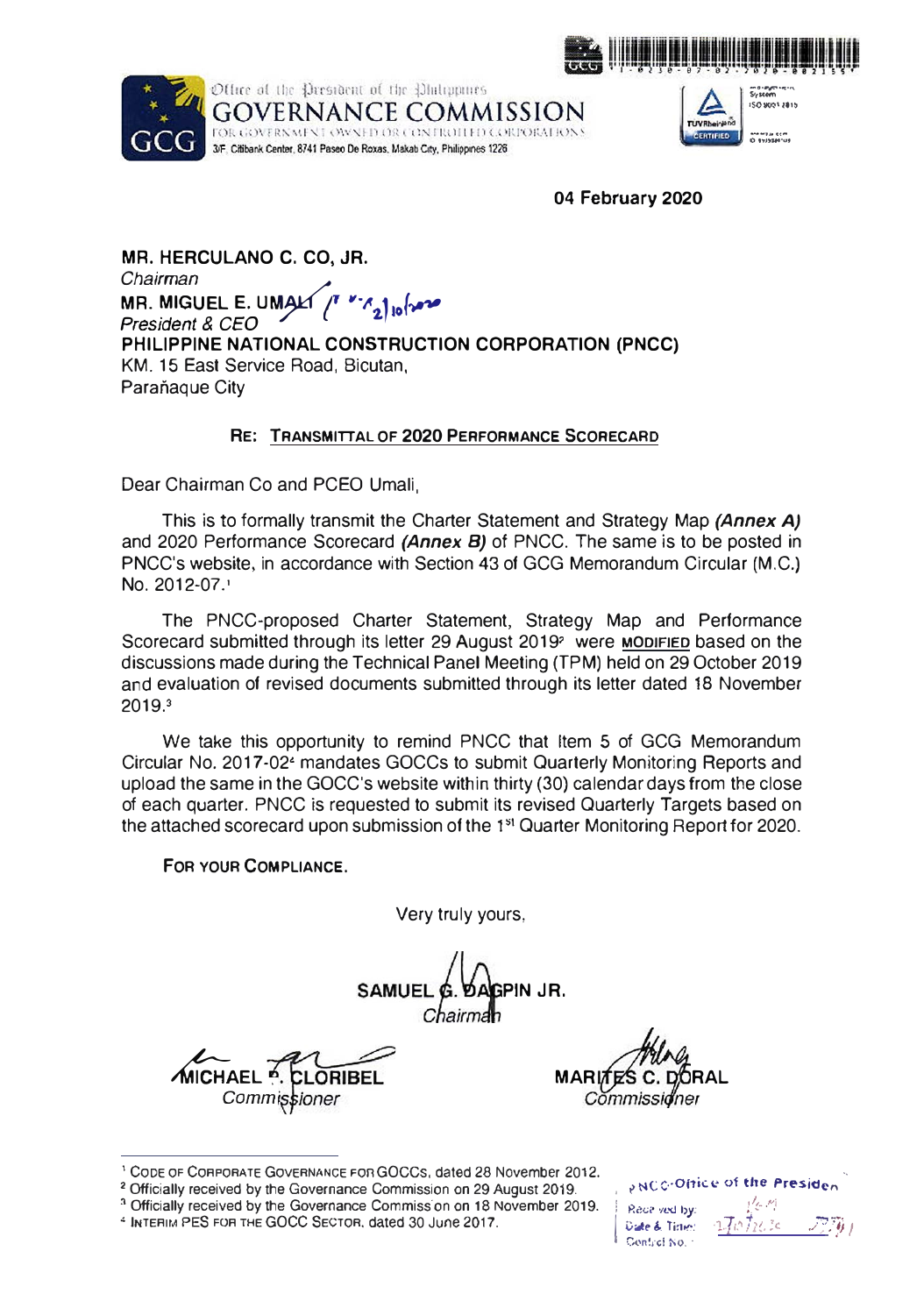## 2020 CHARTER STATEMENT AND STRATEGY MAP (ANNEX A)

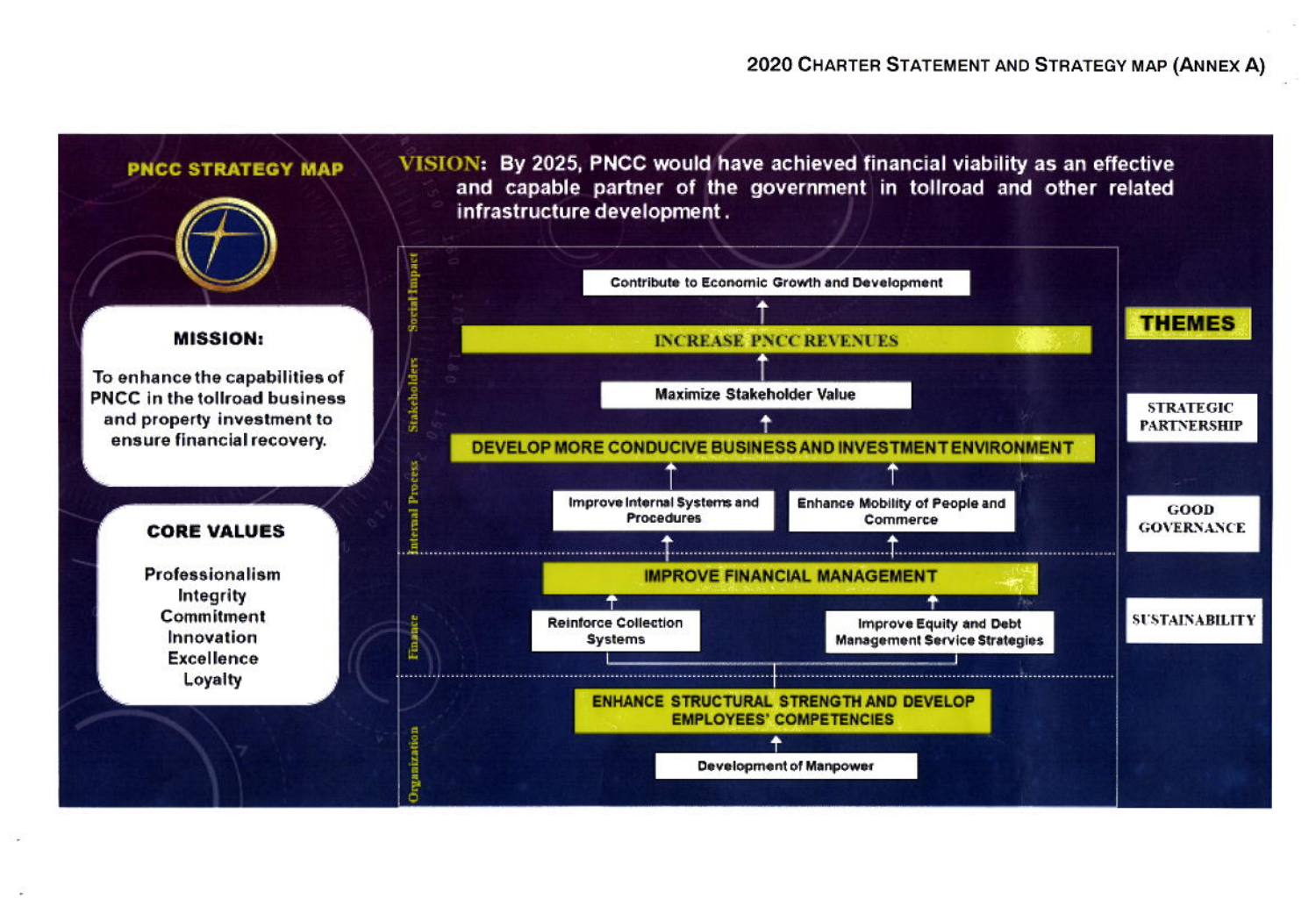## PHILIPPINE NATIONAL CONSTRUCTION CORPORATION (PNCC)

|                          | Component       |                                                                           |                          |     |                                                                                                 |           | <b>Baseline Data</b> | <b>Targets</b>                                                                                                                                                               |                                                        |  |
|--------------------------|-----------------|---------------------------------------------------------------------------|--------------------------|-----|-------------------------------------------------------------------------------------------------|-----------|----------------------|------------------------------------------------------------------------------------------------------------------------------------------------------------------------------|--------------------------------------------------------|--|
|                          |                 | <b>Objective/Measure</b>                                                  | Formula                  | Wt. | Rating System <sup>a/</sup>                                                                     | 2017      | 2018                 | 2019                                                                                                                                                                         | 2020                                                   |  |
| CUSTOMERS / STAKEHOLDERS | <b>SO1</b>      | <b>Maximize Stakeholder Value</b>                                         |                          |     |                                                                                                 |           |                      |                                                                                                                                                                              |                                                        |  |
|                          | SM <sub>1</sub> | Construction and<br>Development of Real<br>Properties<br>(FCA Properties) | Actual<br>Accomplishment | 1%  | All or Nothing                                                                                  | N/A       | N/A                  | (a) Signed Lease<br>Contract for Porac<br>Property;<br>(b) Signed Lease<br>Contract for the 3<br>Areas in FCA Property;<br>(c) Disposition of<br>Bicutan Property in<br>2019 | Signed Lease<br>Contract for FCA 2<br>Property         |  |
|                          |                 |                                                                           |                          | 9%  |                                                                                                 |           |                      |                                                                                                                                                                              | Signed Lease<br>Contract for FCA 3<br>Property         |  |
|                          | SM <sub>2</sub> | Percentage of Satisfied<br>Customers                                      | Actual<br>Accomplishment | 10% | Actual / Target<br>0% if below 80%<br>a) Partner Agencies -<br>5%<br>b) Concessionaires -<br>5% | N/A       | N/A                  | 90%                                                                                                                                                                          | 90%"                                                   |  |
|                          |                 |                                                                           |                          |     |                                                                                                 |           |                      |                                                                                                                                                                              |                                                        |  |
| INTERNAL PROCESS         | <b>SO 2</b>     | <b>Improve Internal Systems and Procedures</b>                            |                          |     |                                                                                                 |           |                      |                                                                                                                                                                              |                                                        |  |
|                          | SM <sub>3</sub> | <b>ISO Certification</b>                                                  | Actual<br>Accomplishment | 5%  | All or Nothing                                                                                  | <b>NA</b> | <b>NA</b>            | ISO 9001:2015<br>Certification                                                                                                                                               | ISO 9001:2015<br>Certification                         |  |
|                          | SM <sub>4</sub> | Construction and Development of Expressway Projects                       |                          |     |                                                                                                 |           |                      |                                                                                                                                                                              |                                                        |  |
|                          |                 | a. Lucena-Matnog<br>Expressway/SLEX TR5                                   | Actual<br>Accomplishment | 7%  | All or Nothing                                                                                  | <b>NA</b> | <b>NA</b>            | Approval of Joint<br><b>Investment Proposal</b>                                                                                                                              | Signed STOA for<br>Lucena-Matnog<br>Expressway Project |  |

' Using the Standard Methodology and Questionnaire developed by GCG.<br><sup>\*</sup> Using the Enhanced Standard Guideline on the Conduct of Customer Satisfaction Survey by the GCG.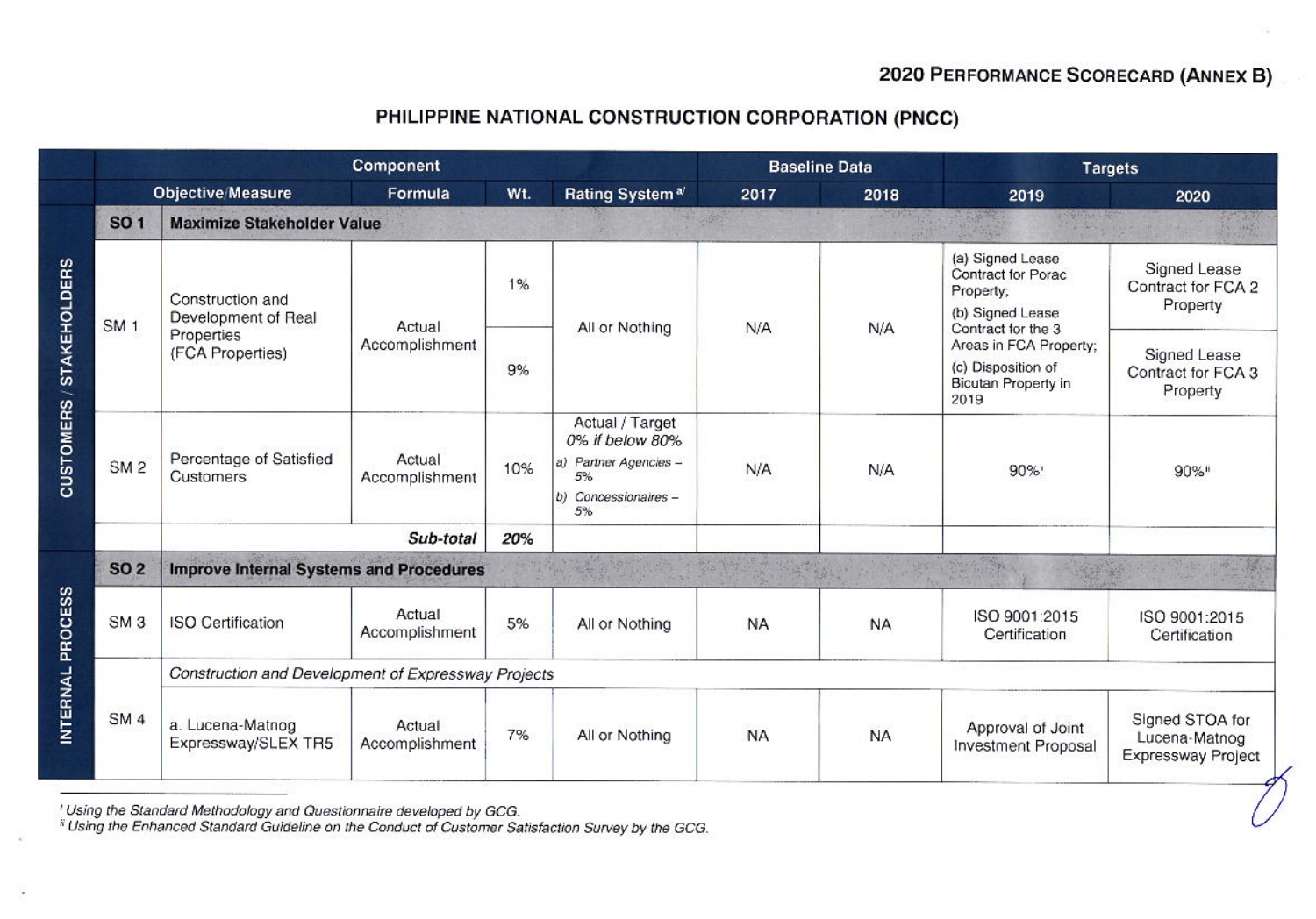| Component       |                                                 |                          |     | <b>Baseline Data</b>       |           | <b>Targets</b> |                                                                                                                                                                  |                                                                       |
|-----------------|-------------------------------------------------|--------------------------|-----|----------------------------|-----------|----------------|------------------------------------------------------------------------------------------------------------------------------------------------------------------|-----------------------------------------------------------------------|
|                 | Objective/Measure                               | Formula                  | Wt. | Rating System <sup>a</sup> | 2017      | 2018           | 2019                                                                                                                                                             | 2020                                                                  |
|                 | b. Pasig River<br>Expressway Project<br>(PAREX) | Actual<br>Accomplishment | 5%  | All or Nothing             | <b>NA</b> | <b>NA</b>      | Effective<br>Memorandum of<br>Agreement (BJVA)<br>on PAREX after<br>OGCC's comments                                                                              | Signed STOA for<br><b>PAREX Project</b>                               |
|                 | c. Bulacan-Tuguegarao<br>Expressway (BUTEX)     | Actual<br>Accomplishment | 5%  | All or Nothing             | <b>NA</b> | <b>NA</b>      | Signed<br>Memorandum of<br>Agreement (MOA) on<br><b>BUTEX</b>                                                                                                    | Enter into a Joint<br>Venture Agreement<br>(JVA) for BUTEX<br>Project |
| <b>SO 3</b>     | <b>Enhance Mobility of People and Commerce</b>  |                          |     |                            |           |                |                                                                                                                                                                  |                                                                       |
|                 | Increased Annual Daily Traffic                  |                          |     |                            |           |                |                                                                                                                                                                  |                                                                       |
| SM <sub>5</sub> | a. Metro Manila Skyway<br>Stage 3               | Actual<br>Accomplishment | 20% | All or Nothing             | <b>NA</b> | <b>NA</b>      | a. Completion of<br>Segmental Works:<br>i. San Juan River<br>ii. Section 3<br>iii. Section 4<br>iv. Balintawak<br>b. Segment 1 -<br><b>Actual Toll Operation</b> | Full Operation of<br>Skyway Stage 3                                   |
|                 | b. FTI-Bicutan                                  | Actual<br>Accomplishment | 5%  | All or Nothing             | <b>NA</b> | <b>NA</b>      | 5% of Segment 1<br>Completed                                                                                                                                     | % Completion Based<br>on Project Gantt<br>Chart                       |
|                 | Sub-total                                       |                          |     |                            |           |                |                                                                                                                                                                  |                                                                       |